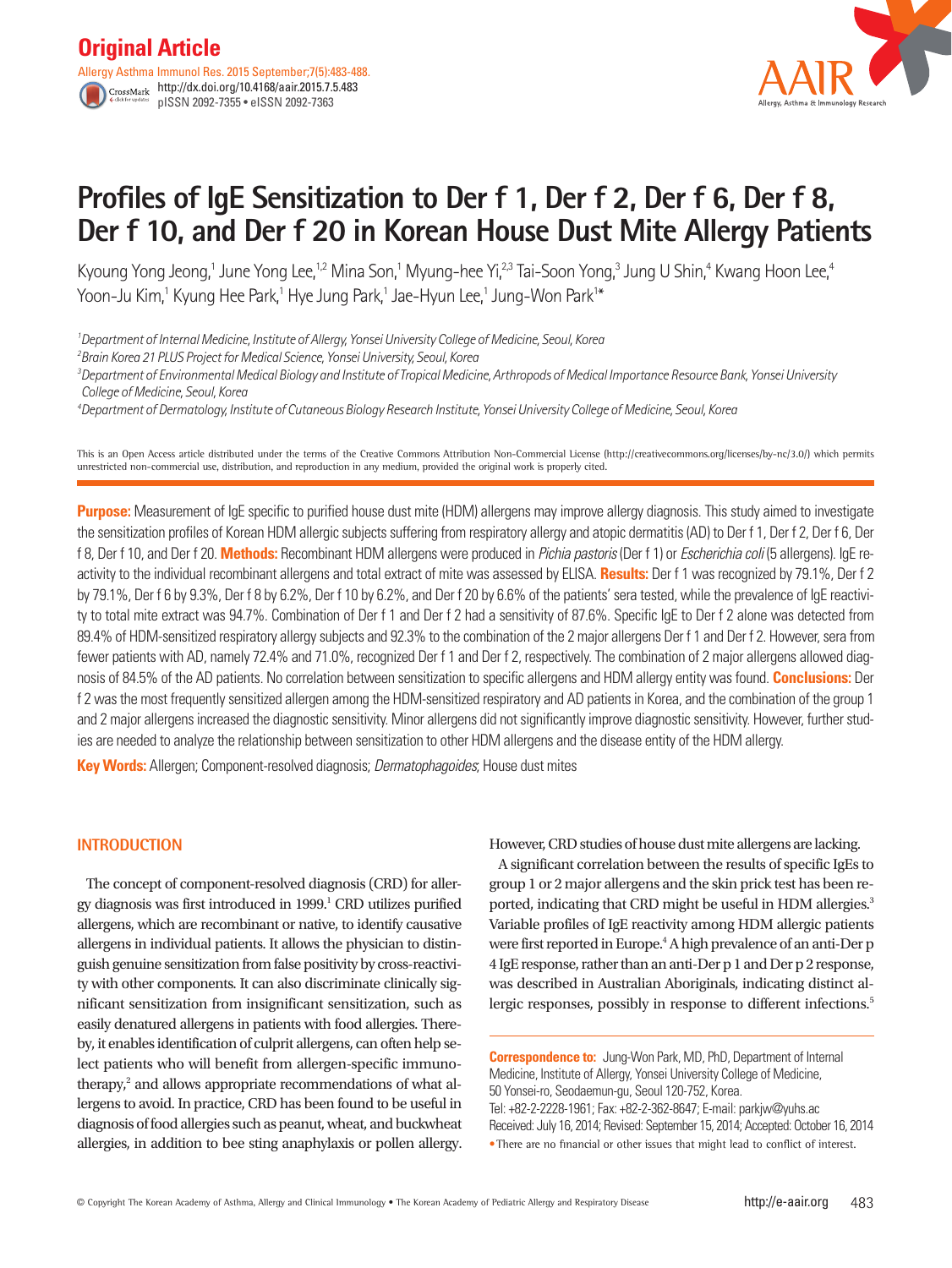Volume 7, Number 5, September 2015

Der p 10 (tropomyosin) was suggested as a diagnostic marker of broad sensitization in HDM allergy to discriminate between subjects sensitized exclusively to the major allergens (Der p 1 and Der p 2) and those with a broad sensitization profile.<sup>6-8</sup> Moreover, polysensitization to multiple HDM allergens were correlated with the complexity of the allergic phenotype in children in a tropical environment.<sup>9</sup>

However, IgE reactivity of some allergens from *D. farinae* has not been investigated, although the allergenicity of counterpart allergens from *D. pteronyssinus* has been described. For example, Der f 8 and Der f 20 have not been officially listed as allergens by the allergen nomenclature subcommittee (www.allergen.org) to date.

In this study, we aimed to determine the profile of IgE reactivity in Korean HDM allergic patients and to compare the sensitization profiles of subjects suffering from respiratory allergy and AD using recombinant Der f 1 (cysteine protease), Der f 2 (MD-2 homologue), Der f 6 (chymotrypsin), Der f 8 (glutathione *S*transferase), Der f 10 (tropomyosin), and Der f 20 (arginine kinase). Furthermore, we investigated the usefulness of CRD in HDM allergy.

## **MATERIALS AND METHODS**

#### **Patient selection and serum samples**

Serum samples were collected from HDM allergy patients in the Allergy-Asthma Clinic at Severance Hospital, Seoul, Korea. Patient consent was obtained before blood collection. Specific IgE to *Dermatophagoides farinae* was determined using the ImmunoCAP system (Phadia, Uppsala, Sweden). One hundred twenty-nine subjects (62 males and 67 females, mean age 34 years; range, 5 to 79 years) were enrolled in this study. Of 40 subjects with asthma, 15 were diagnosed with asthma (AS) only, 23 with AS and allergic rhinitis (AR), and 2 with AS, AR, and AD. Among 52 patients diagnosed with AR, 27 had AR only, 23 had AR with AS, and 2 had AR, AS, and AD. Of 64 individuals with AD, 58 were diagnosed with AD only and 6 were diagnosed with AD, AR, and AS. Four of these patients were also diagnosed with allergic conjunctivitis (AC). However, statistical analysis was not done for patients with AC due to the small size of this group. Subjects were assigned to the respiratory allergy group, AD group, or both allergy groups for further analysis (Fig. 1). This study was approved by the institutional review board of our institute (4-2013-0397).

## **Allergen extract**

Allergen extract was prepared as previously described.<sup>10,11</sup> Briefly, allergens were extracted with bicarbonate buffer from HDM bodies which were purified using saturated salt water. The extract was extensively dialyzed against distilled water and lyophilized. For the experiments, the extract was reconstituted in a phosphate buffer, aliquoted, and kept at -70°C until use.



**Fig. 1.** Patient groups with HDM allergies. Respiratory allergy group consisted of subjects diagnosed with asthma (AS), allergic rhinitis (AR), and/or allergic conjunctivitis (AC), while the skin allergy group consisted of those diagnosed with atopic dermatitis (AD).

Protein concentration was determined by Bradford assay (Bio-Rad, Hercules, CA, USA).

#### **Production of recombinant allergens**

Recombinant Der f 1 (proDer f 1) was produced as described by Yasuhara *et al.* with slight modification.<sup>12</sup> Reverse transcriptase (RT)-PCR was carried out using oligonucleotide primers (forward: 5'-CTCGAGCGTCCAGCTTCAATCAAAACT-3', reverse: 5'-GCGGCCGCTTAGTGATGGTGATGGTGATGCGCGC-CGCGTGATGGTG-3') to amplify Der f 1.0101, which is the predominant isoform in Korea.13 The underlined sequences corresponded to *Xho* I and *Not* I sites, and codons for 6 histidines were also incorporated in the reverse primer. PCR products were ligated into the pCR4-TOPO vector (Invitrogen Life Technologies, Carlsbad, CA, USA). To avoid hyperglycosylation, the 53rd amino acid (N-glycosylation site) was mutated from Asp to Gln using the QuikChange®II Site-Directed Mutagenesis Kit (Stratagene, La Jolla, CA, USA). The mutated plasmid was subcloned into the *Xho* I and *Not* I sites of the pPIC9 vector (Invitrogen). Subsequently, *Sal* I-linearized plasmid was transformed into GS115 cells using the *Pichia*EasyComp kit (Invitrogen). His+ transformants were selected on RDB plates (1.34% yeast nitrogen base without amino acids, 1 M sorbitol, 1% dextrose, 4  $\times$ 10<sup>-5</sup>% biotin, and 0.005% each of L-glutamic acid, L-methionine, L-lysine, L-leucine, and L-isoleucine). A clone was selected, and cells were grown for 4 days at 220 rpm; 0.05% methanol (v/v) was added every 24 hours. Culture supernatant was harvested by centrifugation and concentrated by ammonium sulfate precipitation (50%). Precipitates were dissolved in 10 mM imidazole, 300 mM NaCl, and 50 mM sodium phosphate at pH 8.0. Recombinant proteins were purified using Ni-nitrilotriacetic (NTA) acid resin (Qiagen, Valencia, CA, USA) according to the manufacturer's instructions. Mature Der f 1 was obtained by an auto-activation (cleavage of prosequence) process by dialysis against 100 mM acetate buffer (pH 4.0) at 4°C for 48 hour.12 After this activation process, recombinant Der f 1 protein was dialyzed against 20 mM Tris-HCl at pH 8.0.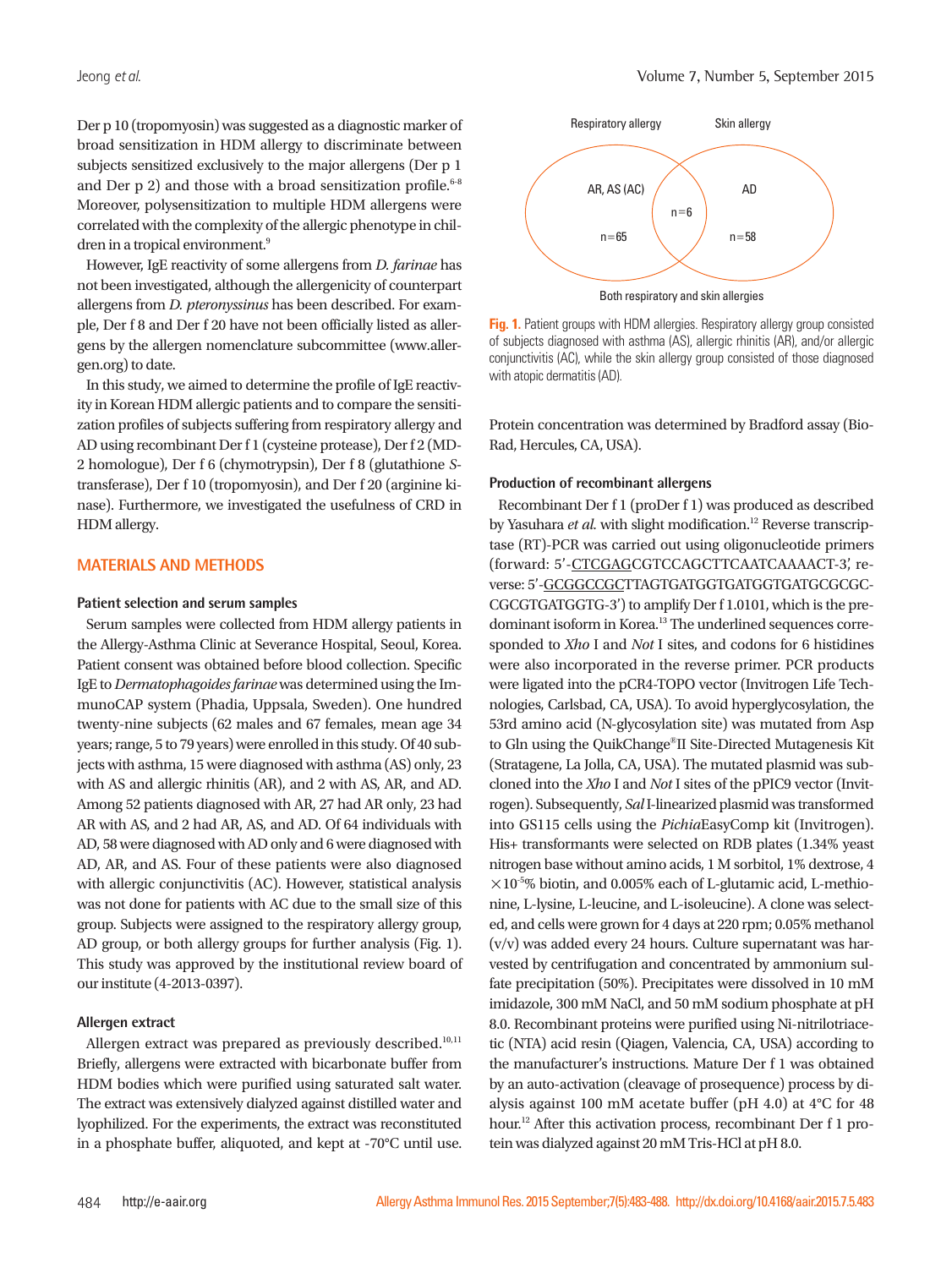Der f 2.0102 was produced because it is the predominant isoform in Korea.13 DNA fragments were amplified by PCR (forward primer: 5'-GATCAAGTCGATGTTAAAG-3', reverse: 5'-TTATCACGGATTTTACCATG-3') using a clone ligated into a plasmid vector (pCR4-TOPO) (Invitrogen) as template, and these fragments were then subcloned into the pEXP-5NT/ TOPO vector (Invitrogen). Der f 6 was amplified by RT-PCR with specific primers (forward: 5'-GATGCACGATTTCCAC-GC-3' reverse: 5'-TCAAACAATGTTTTTTGT-3'). PCR-products were cloned into the pEXP-5NT/TOPO vector. Der f 8 was also amplified by RT-PCR with primers (forward: 5'-ATGGCTC-CAAAAACAATTCTT-3', reverse: 5'-TTATGCATATGTACCATTC-CA-3'), and then cloned into the pEXP-5NT/TOPO vector. Der f 10 was PCR-amplified from the pGEM-T Easy vector (Promega) and subcloned into the pET28b expression vector (Novagen, Madison, WI, USA) as previously described.<sup>14</sup>

For production of recombinant Der f 20, PCR was performed with specific primers (forward primer: 5'-CCATGGTTGAT-CAAGCTGTCATCG-3', reverse primer: 5'-CTCGAGCATG-GATTTTTCAATTTTAAT C-3') designed on the basis of the known cDNA sequence of arginine kinase from *Dermatophagoides farinae* in GenBank (accession no. AY211951). Underlined sequences correspond to *Nco* I and *Xho* I sites, respectively. Amplified PCR product was ligated into the expression vector pET28b (Novagen) after digestion with *Nco* I and *Xho* I restriction endonucleases.

All recombinant allergens except Der f 1 were expressed in *Escherichia coli* BL21 (DE3) and purified using Ni-agarose resin (Qiagen). Der f 2, Der f 6, and Der f 20 were isolated from inclusion bodies using 6 M urea. Der f 8 and Der f 10 were purified from soluble fractions. The concentrations of purified proteins were determined by Bradford assay, and a 10-μg aliquot of each protein was run on a 15% polyacrylamide gel containing sodium dodecyl sulfate under reducing conditions.

#### **Measurement of specific IgEs by ELISA**

Levels of allergen-specific serum IgEs were measured by ELI-SA. Each allergen (2 μg/mL for recombinant protein and 10 μg/ mL for allergen extract) in 50 mM carbonate buffer (pH 9.6) was coated onto a microtiter plate and kept at 4°C overnight. After blocking with 3% skim milk in phosphate-buffered saline containing 0.05% Tween 20 (PBST), plates were incubated for 1 hour with serum samples at 1:4 dilution. Subsequently, plates were incubated with biotinylated goat anti-human IgE at 1:1,000 dilution (Vector, Burlingame, CA, USA) for 1 hour and streptavidin-peroxidase (Sigma-Aldrich, Sydney, Australia) at 1:1,000 dilution for the detection of IgE antibodies. Plates were washed three times with PBST between each step. Color was developed using 3,3'5,5'-tetramethylbenzidine substrate solution (Kirkegaard Perry Laboratories, Gaithersburg, MD, USA), and then absorbance at 450 nm was measured. The mean plus 2 SD of absorbance values of sera from non-sensitized subjects was used as the cutoff value.

#### **Statistical analysis**

Multivariate regression analysis was performed to analyze statistical significance. Correlations of IgE antibody responses between groups of patients were assessed by Pearson's  $\chi^2$  test and Fisher's exact test. Correlations between the numbers of subjects diagnosed with allergies according to allergy type, and the number of sensitized allergens were analyzed by ANOVA with Bonferroni correction. SPSS v18.0 was utilized, and a result was considered statistically significant when the *P* value was less than 0.05.

### **RESULTS**

#### **IgE reactivity prevalence to recombinant HDM allergens**

All expressed recombinant allergens showed an apparent single band with the expected molecular weight on SDS-PAGE analysis. However, Der f 2 appeared as a strong dimer along with a monomer (Fig. 2).

Subjects suffering from respiratory allergies (AR, AS, and/or AC) and/or from AD were analyzed for IgE reactivity to recombinant Der f 1, Der f 2, Der f 6, Der f 8, Der f 10, and Der f 20 by ELISA (Fig. 3). As expected, most subjects had IgE responses to group 1 and 2 allergens. Der f 1- and Der f 2-specific IgEs were found in 86.4% and 89.4% of respiratory allergic patients ( $n =$ 65), respectively. Only 4.6 to 6.2% of HDM respiratory allergy patients had specific IgE to each minor allergen (Der f 6, Der f 8, Der f 10, and Der f 20). Anti-group 1 and 2 IgEs were found in 72.4% and 71.0% of AD patients (n=58), respectively. Only 5.2 to 12.1% of the AD patients had specific IgEs to these minor allergens. When all HDM allergy patients were considered, 79.1% and 79.1% of patients had IgEs specific to both group 1 and 2 major allergens, respectively, while only 6.2% to 9.3% of sub-



**Fig. 2.** Production of recombinant HDM allergens. Purified each allergen (10 μg) were separated on a 15% polyacrylamide gel containing sodium dodecyl sulfate under reducing conditions. M, molecular mass standard; 01, recombinant Der f 1; 02, recombinant Der f 2; 06, recombinant Der f 6; 08, recombinant Der f 8; 10, recombinant Der f 10; 20, recombinant Der f 20.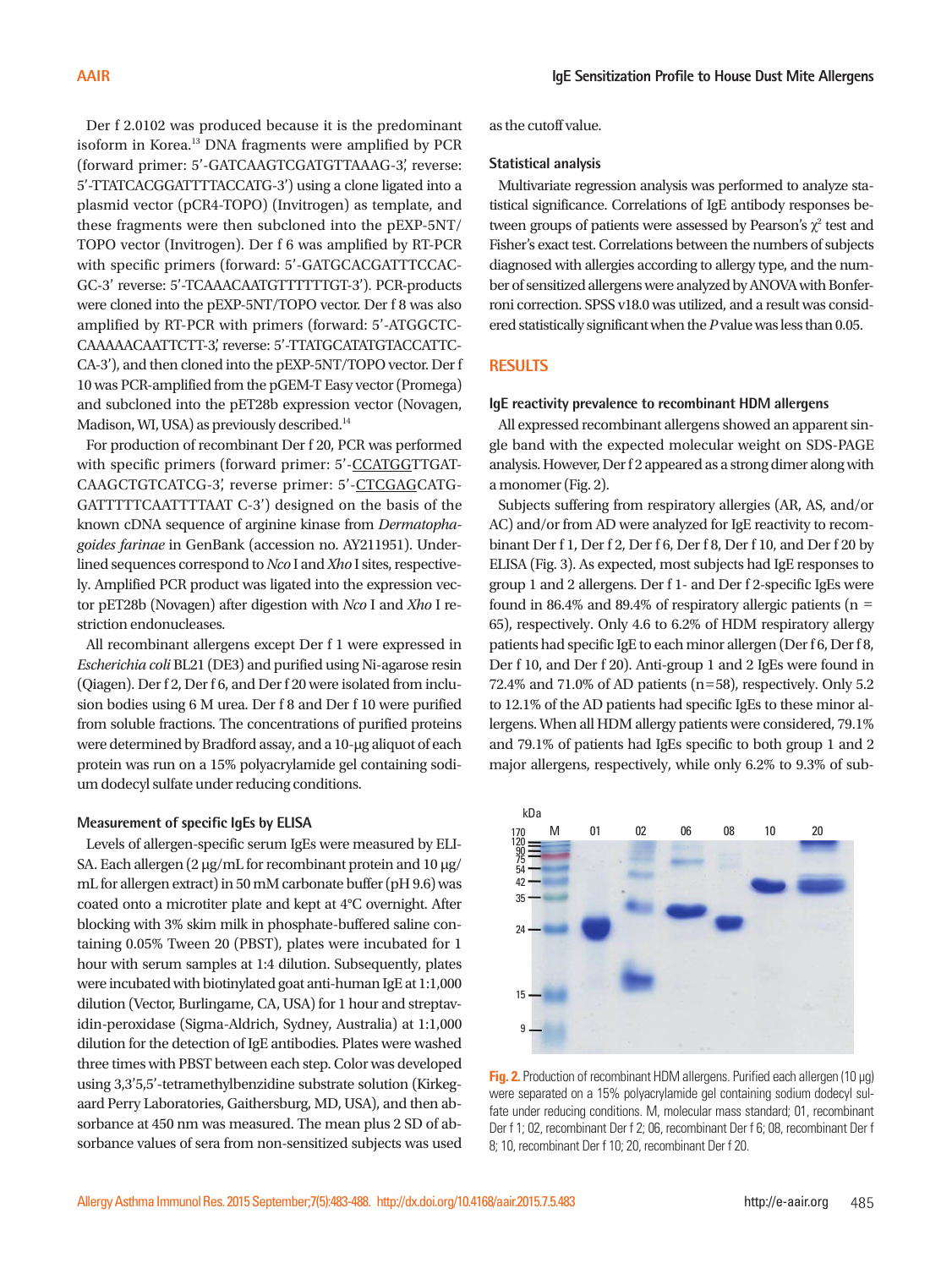

**Fig. 3.** IgE reactivities of recombinant allergens. Absorbance range (A) and positive rate (B) to each allergen are plotted. The bottom and top edges of the box indicate the intra-quartile range (25th and 75th percentiles, respectively). The horizontal line inside the box indicates the median value. Whiskers denote the 10th and

|  | Table 1. IgE binding frequencies to each allergen |  |  |  |
|--|---------------------------------------------------|--|--|--|
|  |                                                   |  |  |  |

| Subjects            | Der f 1         | Der f 2         | Der f 6       | Derf8          | Derf10         | Der f 20       |
|---------------------|-----------------|-----------------|---------------|----------------|----------------|----------------|
| Respiratory allergy | 57/66 (86.4%)   | 59/66 (89.4%)   | $4/66(6.1\%)$ | $4/66(6.1\%)$  | $4/66(6.1\%)$  | 3/66(4.5%)     |
| Skin allergy        | 44/61 (72.1%)   | 43/61 (70.5%)   | 7/61(11.5%)   | $3/61(4.9\%)$  | 4/61(6.6%)     | $4/66(6.1\%)$  |
| Both symptom        | 4/6(66.7%)      | $3/6(50.0\%)$   | $1/6(16.7\%)$ | 1/6(16.7%)     | 1/6 (16.7%)    | $2/6(33.3\%)$  |
| Total               | 105/133 (78.9%) | 105/133 (78.9%) | 12/133 (9.0%) | $8/133(6.0\%)$ | $9/133(6.8\%)$ | $9/133(6.8\%)$ |

**Table 2.** Serum IqE responses to mite allergens and clinical diagnosis

|                        | Number of allergen-specific IgEs |                |    |                |   |   |   |     |      |
|------------------------|----------------------------------|----------------|----|----------------|---|---|---|-----|------|
|                        | 0                                |                | 2  | 3              | 4 | 5 | 6 | No. | $\%$ |
| Single diagnosis       |                                  |                |    |                |   |   |   | 100 | 77.5 |
| Asthma (AS)            | 2                                | 2              | 8  | 2              |   |   |   | 15  | 11.6 |
| Allergic rhinitis (AR) |                                  | 2              | 21 | $\theta$       | 3 |   |   | 27  | 20.9 |
| Atopic dermatitis (AD) | 9                                | 13             | 25 | 8              |   | 2 |   | 58  | 45.0 |
| Two diagnoses          |                                  |                |    |                |   |   |   | 27  | 20.9 |
| AS+AR                  | $\overline{A}$                   | 3              | 16 | $\overline{2}$ |   |   |   | 23  | 17.8 |
| $AR+AD$                | $\overline{2}$                   | $\overline{2}$ |    |                |   |   |   | 4   | 3.1  |
| Three diagnoses        |                                  |                |    |                |   |   |   | 2   | 1.6  |
| AS+AR+AD               |                                  |                |    |                |   |   |   | C   | 1.6  |
| Total                  | 15                               | 23             | 70 | 12             | 6 | C |   | 129 | 100  |

jects had IgE specific to each minor allergen.

# **Diagnostic sensitivity of various combinations of recombinant allergens**

Diagnostic sensitivity according to combinations of various recombinant allergens was determined (Table 1). Der f 2 showed the highest diagnostic sensitivity in respiratory allergic patients (89.4%). The combination of 2 major allergens increased the sensitivity to 92.3%. The combination of all minor allergens with major allergens only resulted in the diagnosis of one additional subject. Approximately 84.5% of AD patients could be diagnosed as HDM allergy by the combination of 2 major allergens. Minor allergens did not increase sensitivity. In patients with both HDM-sensitized respiratory allergy and AD, neither Der f 1 (66.7%) nor Der f 2 (50.0%) was useful for diagnosis.

#### **IgE sensitization profile and disease entity**

To investigate the usefulness of CRD for the differentiation of each HDM-related allergic disease, the relationship between sensitization profile and disease entity were examined statisti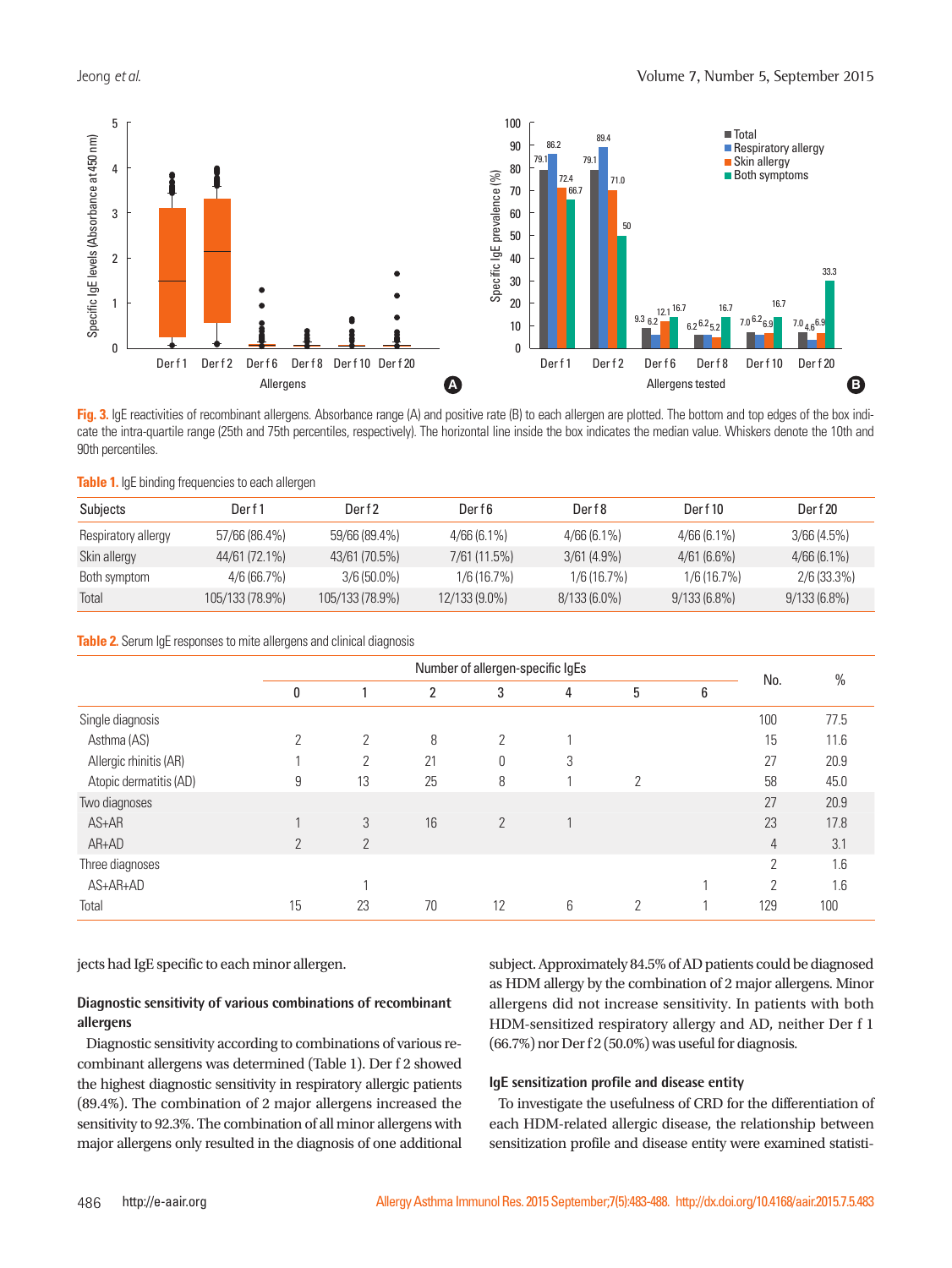cally (Table 2). HDM-sensitized respiratory allergic patients had Der f 2-specific IgE more frequently than AD patients (*P*= 0.013). The mean number of sensitized allergens tested in all enrolled subjects was 1.85, and it was not different between the HDM respiratory allergy and AD groups. There was no statistically significant relationship between the number of sensitized allergens per patient and the number of disease entities such as AS, AR, AC, or AD.

# **DISCUSSION**

HDM is one of the most frequent causes of respiratory allergy and AD, and 24 groups of allergens have been described to date.15 We investigated patient sensitization profiles to recombinant HDM allergens. Der f 2 allowed diagnosis of the vast majority of respiratory allergic patients (89.4%), while the addition of Der f 1 increased the sensitivity slightly (92.3%). However, the combination of these 2 allergens was less efficient for the diagnosis of AD subjects. These subjects had a sensitivity of 72.4% and 71.0% to Der f 1 and Der f 2, respectively. The combination of two major allergens enabled diagnosis of 84.5% of AD patients. We did not analyze patients suffering from both entities because only 6 of these patients were enrolled. Fifteen subjects did not show a positive reaction to any of the allergens tested. Specific IgE to *D. farinae* (d2) was low (0.89 to 15.6 kU/L) in these 15 patients, except for 1 serum sample (56 kU/L) as measured by ImmunoCAP. Therefore, sensitivity of ELISA in this study may influence the diagnostic sensitivity using recombinant allergens. The lower IgE reactivity to Der f 1 (62/103, 60.2%) and Der f 2 (63/103, 61.2%) reported in a previous study may be due to the quality of allergens produced.<sup>16</sup>

We examined whether sensitization to a specific allergen is disease-specific or not. No correlation was found between the sensitization to specific HDM allergens and the disease entity; there was also no relationship between the number of sensitized allergens per patient and the number of disease entities per patient (Table 2). Therefore, the hypothesis that the more allergens a subject is sensitized, the more likely that a subject suffers from multiple disease entities is questionable.<sup>9</sup>

Among 25 patients with sensitization to minor allergens, only 1 subject (4.0%) showed negative responses to the 2 major allergens. Among 9 subjects that showed IgE reactivity to Der f 10, 7 (77.8%) exhibited positive responses to the other minor allergens. However, 16 subjects were sensitive to the other minor allergens without reactivity to Der f 10. This result implies that Der f 10 is not suitable for use as a broad sensitization marker. Minor allergens analyzed in this study are known to be highly cross-reactive, and sensitization to Der f 10 may imply a history of infection to parasites or cross-reactions with other allergens. Der f 10, tropomyosin, is a well-known invertebrate pan-allergen.17 Infection with intestinal parasites, such as *Ascaris lumbricoides*, has been reported to be associated with IgE reactivity to

tropomyosin.18,19 Cross-reactivity of arginine kinase (Der f 20) has also been described.<sup>20</sup> This is the first study to report the allergenicity of Der f 20. Several lines of evidence indicate that Der f 8, glutathione *S*-transferase, is a cross-reactive allergen between parasites and mites, and even cockroaches.<sup>21,22</sup>

Der f 4, Der f 5, Der f 7, and Der f 21 are known as mid-range allergens that bind IgE in 30% to 50% of mite allergic patients.  $23,24$ However, these allergens were not included in this study. Further analysis with these mid-range allergens is necessary to investigate the usefulness of CRD in house dust mite allergy.

In conclusion, Der f 2 had diagnostic value in respiratory allergic patients. The combination of Der f 1 and Der f 2 allowed diagnosis of 92.3% of respiratory allergic patients. Of patients with AD, 71.0% had specific IgE to Der f 2, and sensitivity increased to 84.5% when sensitivity to Der f 1 was included. These data imply that careful selection of patient groups could improve diagnostic sensitivity using recombinant allergens. However, we did not find any association between sensitization to a specific allergen and specific disease entity. Furthermore, Der f 10 was not useful as a marker for broad sensitization to minor allergens. Future studies should be done for assessing the usefulness of CRD in HDM allergy using the other recombinant HDM allergens not tested in this study.

## **ACKNOWLEDGMENTS**

This study was supported by a grant from the Korea Healthcare Technologies R&D Project, Ministry for Health, Welfare & Family Affairs, Republic of Korea (HI13C0010). This work was also supported by the Brain Korea 21 PLUS Project for Medical Science, Yonsei University.

## **REFERENCES**

- 1. Valenta R, Lidholm J, Niederberger V, Hayek B, Kraft D, Grönlund H. The recombinant allergen-based concept of component-resolved diagnostics and immunotherapy (CRD and CRIT). Clin Exp Allergy 1999;29:896-904.
- 2. Treudler R, Simon JC. Overview of component resolved diagnostics. Curr Allergy Asthma Rep 2013;13:110-7.
- 3. Taketomi EA, Silva DA, Sopelete MC, Gervásio AM, Alves R, Sung SJ. Differential IgE reactivity to Der p 1 and Der p 2 allergens of *Dermatophagoides pteronyssinus* in mite-sensitized patients. J Investig Allergol Clin Immunol 2006;16:104-9.
- 4. Weghofer M, Thomas WR, Kronqvist M, Mari A, Purohit A, Pauli G, et al. Variability of IgE reactivity profiles among European mite allergic patients. Eur J Clin Invest 2008;38:959-65.
- 5. Hales BJ, Laing IA, Pearce LJ, Hazell LA, Mills KL, Chua KY, et al. Distinctive immunoglobulin E anti-house dust allergen-binding specificities in a tropical Australian Aboriginal community. Clin Exp Allergy 2007;37:1357-63.
- 6. Pittner G, Vrtala S, Thomas WR, Weghofer M, Kundi M, Horak F, et al. Component-resolved diagnosis of house-dust mite allergy with purified natural and recombinant mite allergens. Clin Exp Allergy